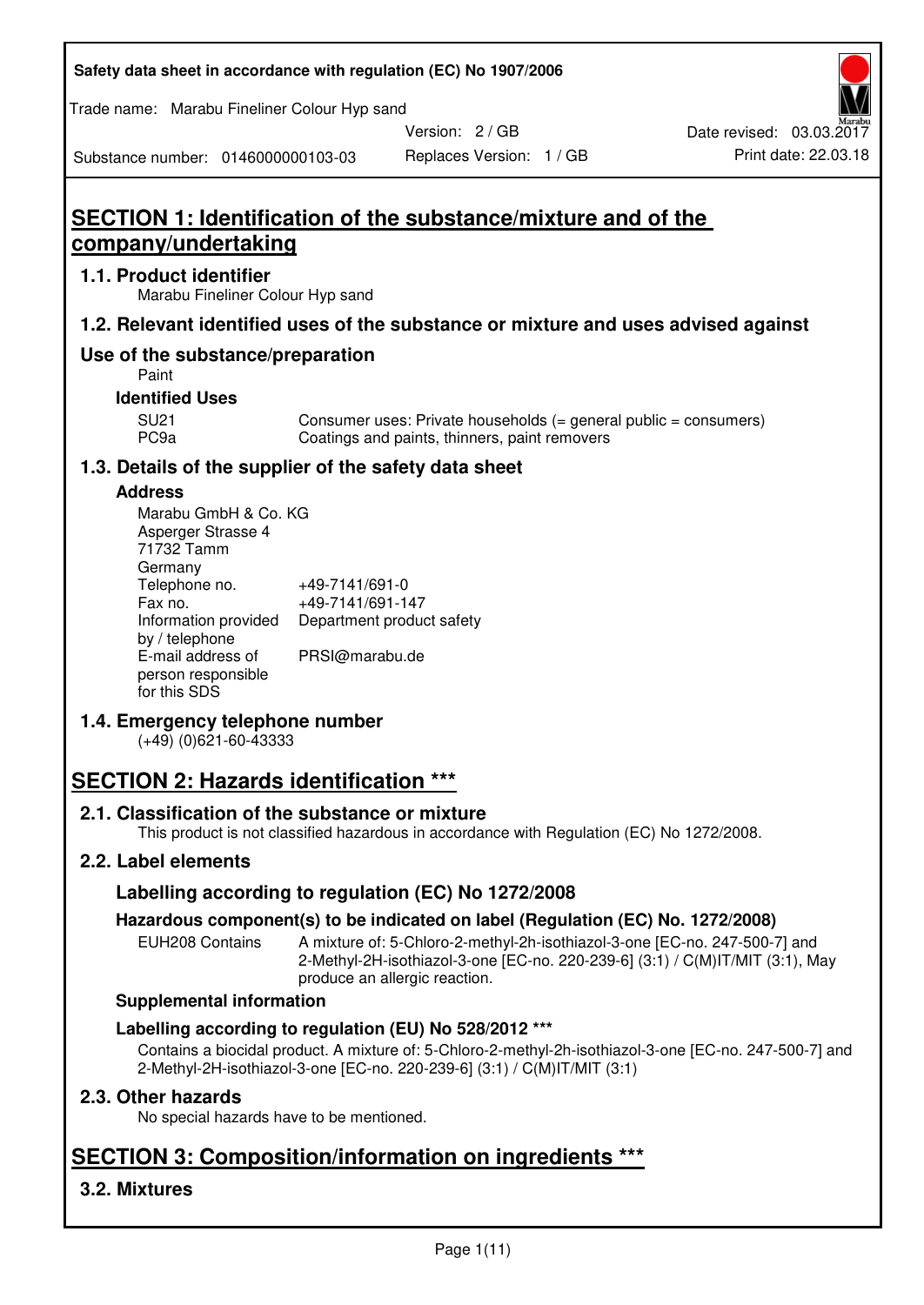| Safety data sheet in accordance with regulation (EC) No 1907/2006                                                                                                 |                                                                                                                             |                              |                                                      |                                                            |               |                                                  |
|-------------------------------------------------------------------------------------------------------------------------------------------------------------------|-----------------------------------------------------------------------------------------------------------------------------|------------------------------|------------------------------------------------------|------------------------------------------------------------|---------------|--------------------------------------------------|
| Trade name: Marabu Fineliner Colour Hyp sand                                                                                                                      |                                                                                                                             |                              |                                                      |                                                            |               |                                                  |
| Substance number: 0146000000103-03                                                                                                                                |                                                                                                                             | Version: 2/GB                |                                                      | Replaces Version: 1 / GB                                   |               | Date revised: 03.03.2017<br>Print date: 22.03.18 |
| <b>Chemical characterization</b>                                                                                                                                  |                                                                                                                             |                              |                                                      |                                                            |               |                                                  |
| Paint based on water                                                                                                                                              |                                                                                                                             |                              |                                                      |                                                            |               |                                                  |
| <b>Hazardous ingredients</b>                                                                                                                                      |                                                                                                                             |                              |                                                      |                                                            |               |                                                  |
| <b>Ethanediol</b><br>CAS No.<br>EINECS no.<br>Registration no.<br>Concentration                                                                                   | $107 - 21 - 1$<br>203-473-3<br>01-2119456816-28<br>$>=$                                                                     | 1.                           | $\lt$                                                | 10                                                         | $\%$          |                                                  |
| Classification (Regulation (EC) No. 1272/2008)                                                                                                                    | Acute Tox. 4<br>STOT RE <sub>2</sub>                                                                                        |                              | H302<br>H373                                         |                                                            |               |                                                  |
| <b>Bronopol (INN)</b><br>CAS No.<br>EINECS no.<br>Concentration                                                                                                   | $52 - 51 - 7$<br>200-143-0<br>$>=$                                                                                          | 0,01                         | $\lt$                                                | 0,1                                                        | $\frac{1}{6}$ |                                                  |
| Classification (Regulation (EC) No. 1272/2008)                                                                                                                    |                                                                                                                             |                              |                                                      |                                                            |               |                                                  |
|                                                                                                                                                                   | Eye Dam. 1<br>Skin Irrit. 2<br>STOT SE <sub>3</sub><br>Acute Tox. 4<br>Acute Tox. 4<br>Aquatic Acute 1<br>Aquatic Chronic 1 |                              | H318<br>H315<br>H335<br>H302<br>H312<br>H400<br>H410 |                                                            |               |                                                  |
| Concentration limits (Regulation (EC) No. 1272/2008)                                                                                                              | Aquatic Acute 1<br>Aquatic Chronic                                                                                          | H400<br>H410                 | $M = 10$<br>$M = 1$                                  |                                                            |               |                                                  |
| A mixture of: 5-Chloro-2-methyl-2h-isothiazol-3-one [EC-no. 247-500-7] and<br>2-Methyl-2H-isothiazol-3-one [EC-no. 220-239-6] (3:1) / C(M)IT/MIT (3:1)<br>CAS No. | 55965-84-9                                                                                                                  |                              |                                                      |                                                            |               |                                                  |
| Concentration                                                                                                                                                     |                                                                                                                             |                              | $\,<\,$                                              | 0,0015                                                     | $\%$          |                                                  |
| Classification (Regulation (EC) No. 1272/2008)                                                                                                                    | Acute Tox, 3<br>Aquatic Chronic 1<br>Aquatic Acute 1<br>Skin Sens. 1<br>Skin Corr. 1B<br>Acute Tox. 3<br>Acute Tox. 3       |                              | H331<br>H410<br>H400<br>H317<br>H314<br>H311<br>H301 |                                                            |               |                                                  |
| Concentration limits (Regulation (EC) No. 1272/2008)                                                                                                              |                                                                                                                             |                              |                                                      |                                                            |               |                                                  |
|                                                                                                                                                                   | Skin Corr. 1B<br>Eye Irrit. 2<br>Skin Irrit. 2<br>Skin Sens. 1                                                              | H314<br>H319<br>H315<br>H317 | $>= 0,6$                                             | $\epsilon = 0.06 < 0.6$<br>$\leq 0.06 < 0.6$<br>$= 0,0015$ |               |                                                  |
| <b>Further ingredients ***</b>                                                                                                                                    |                                                                                                                             |                              |                                                      |                                                            |               |                                                  |
| Glycerol<br>CAS No.<br>EINECS no.<br>Concentration                                                                                                                | $56 - 81 - 5$<br>200-289-5<br>$>=$                                                                                          | 10                           | $\lt$                                                | 25                                                         | $\%$          | $[3]$                                            |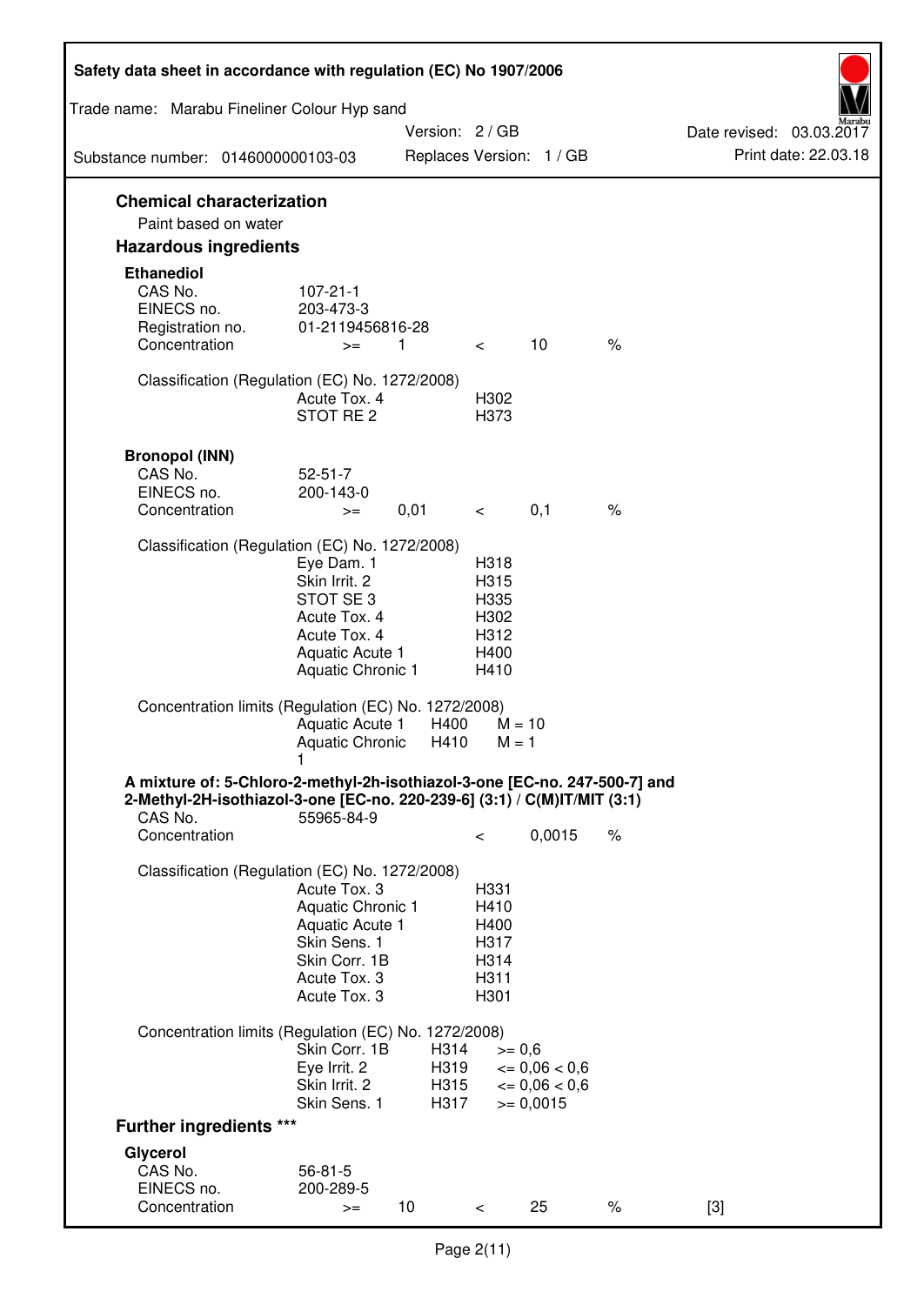| Safety data sheet in accordance with regulation (EC) No 1907/2006                                                       |                                                                                                            |                          |
|-------------------------------------------------------------------------------------------------------------------------|------------------------------------------------------------------------------------------------------------|--------------------------|
| Trade name: Marabu Fineliner Colour Hyp sand                                                                            |                                                                                                            |                          |
|                                                                                                                         | Version: 2 / GB                                                                                            | Date revised: 03.03.2017 |
| Substance number: 0146000000103-03                                                                                      | Replaces Version: 1 / GB                                                                                   | Print date: 22.03.18     |
|                                                                                                                         |                                                                                                            |                          |
| $\star$                                                                                                                 |                                                                                                            |                          |
| $\star$                                                                                                                 |                                                                                                            |                          |
| $\star$<br>[3] Substance with occupational exposure limits                                                              |                                                                                                            |                          |
| <b>SECTION 4: First aid measures</b>                                                                                    |                                                                                                            |                          |
| 4.1. Description of first aid measures                                                                                  |                                                                                                            |                          |
| After skin contact                                                                                                      |                                                                                                            |                          |
|                                                                                                                         | Wash with plenty of water and soap. Do NOT use solvents or thinners.                                       |                          |
| After eye contact                                                                                                       |                                                                                                            |                          |
|                                                                                                                         | Separate eyelids, wash the eyes thoroughly with water (15 min.). In case of irritation consult an oculist. |                          |
| <b>After ingestion</b>                                                                                                  | Rinse mouth thoroughly with water. If larger amounts are swallowed or in the event of symptoms take        |                          |
| medical treatment.                                                                                                      |                                                                                                            |                          |
| 4.2. Most important symptoms and effects, both acute and delayed<br>Until now no symptoms known so far.                 |                                                                                                            |                          |
| 4.3. Indication of any immediate medical attention and special treatment needed                                         |                                                                                                            |                          |
| Hints for the physician / treatment<br>Treat symptomatically                                                            |                                                                                                            |                          |
| <b>SECTION 5: Firefighting measures</b>                                                                                 |                                                                                                            |                          |
| 5.1. Extinguishing media                                                                                                |                                                                                                            |                          |
| Suitable extinguishing media                                                                                            |                                                                                                            |                          |
| Carbon dioxide, Foam, Sand, Water                                                                                       |                                                                                                            |                          |
| 5.2. Special hazards arising from the substance or mixture<br>black smoke                                               | In the event of fire the following can be released: Carbon monoxide (CO); Carbon dioxide (CO2); dense      |                          |
| 5.3. Advice for firefighters                                                                                            |                                                                                                            |                          |
| <b>Other information</b>                                                                                                |                                                                                                            |                          |
|                                                                                                                         | Collect contaminated fire-fighting water separately, must not be discharged into the drains.               |                          |
| <b>SECTION 6: Accidental release measures</b>                                                                           |                                                                                                            |                          |
| 6.1. Personal precautions, protective equipment and emergency procedures<br>No particular measures required.            |                                                                                                            |                          |
| 6.2. Environmental precautions<br>No particular measures required.                                                      |                                                                                                            |                          |
| 6.3. Methods and material for containment and cleaning up<br>Clean preferably with a detergent - avoid use of solvents. |                                                                                                            |                          |

# **6.4. Reference to other sections**

Information regarding Safe handling, see Section 7. Information regarding personal protective measures, see Section 8. Information regarding waste disposal, see Section 13.

# **SECTION 7: Handling and storage**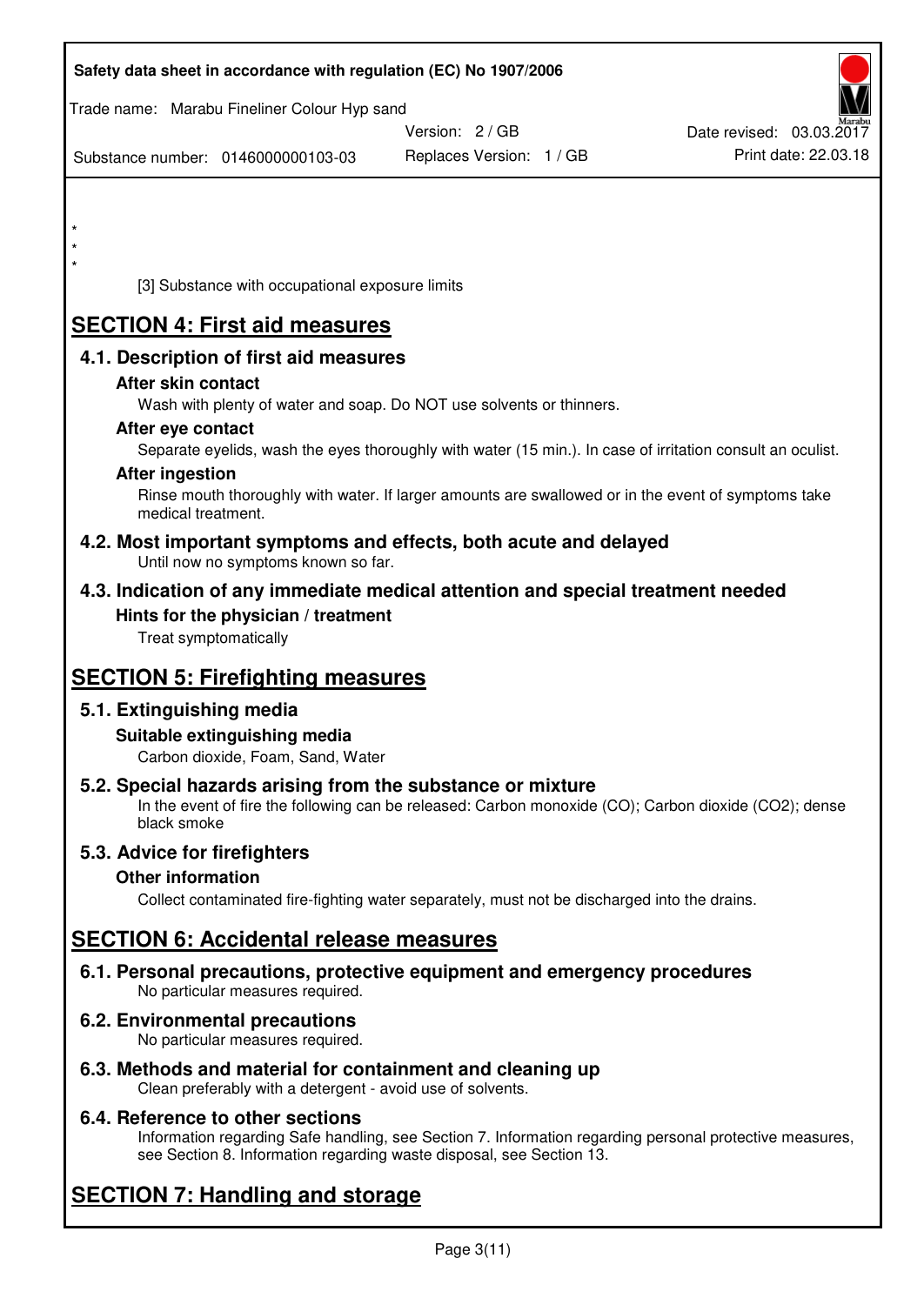| Safety data sheet in accordance with regulation (EC) No 1907/2006                                                                                                      |                                                                                                                                                                                                            |                          |
|------------------------------------------------------------------------------------------------------------------------------------------------------------------------|------------------------------------------------------------------------------------------------------------------------------------------------------------------------------------------------------------|--------------------------|
| Trade name: Marabu Fineliner Colour Hyp sand                                                                                                                           |                                                                                                                                                                                                            |                          |
|                                                                                                                                                                        | Version: 2/GB                                                                                                                                                                                              | Date revised: 03.03.2017 |
| Substance number: 0146000000103-03                                                                                                                                     | Replaces Version: 1 / GB                                                                                                                                                                                   | Print date: 22.03.18     |
| 7.1. Precautions for safe handling<br>Advice on safe handling<br>Advice on protection against fire and explosion<br>No special measures required.<br>Temperature class | Avoid skin and eye contact. Smoking, eating and drinking shall be prohibited in application area.<br>Classification of fires / temperature class / Ignition group / Dust explosion class<br>T <sub>2</sub> |                          |
|                                                                                                                                                                        | 7.2. Conditions for safe storage, including any incompatibilities                                                                                                                                          |                          |
| Requirements for storage rooms and vessels<br>Store in frostfree conditions.                                                                                           |                                                                                                                                                                                                            |                          |
| Storage class according to TRGS 510                                                                                                                                    |                                                                                                                                                                                                            |                          |
| Storage class according to<br><b>TRGS 510</b>                                                                                                                          | 12<br>Non-combustible liquids                                                                                                                                                                              |                          |
| 7.3. Specific end use(s)<br>Paint                                                                                                                                      |                                                                                                                                                                                                            |                          |
|                                                                                                                                                                        | <b>SECTION 8: Exposure controls/personal protection</b>                                                                                                                                                    |                          |
| 8.1. Control parameters                                                                                                                                                |                                                                                                                                                                                                            |                          |
| <b>Exposure limit values</b>                                                                                                                                           |                                                                                                                                                                                                            |                          |
| <b>Ethanediol</b><br>List                                                                                                                                              | EH40                                                                                                                                                                                                       |                          |
| <b>Type</b>                                                                                                                                                            | <b>WEL</b>                                                                                                                                                                                                 |                          |
| Value<br>Skin resorption / sensibilisation: Sk;                                                                                                                        | 10<br>mg/m <sup>3</sup><br><b>Status: 2011</b>                                                                                                                                                             |                          |
| Glycerol                                                                                                                                                               |                                                                                                                                                                                                            |                          |
| List                                                                                                                                                                   | EH40                                                                                                                                                                                                       |                          |
| <b>Type</b><br>Value                                                                                                                                                   | <b>WEL</b><br>10<br>mg/m <sup>3</sup>                                                                                                                                                                      |                          |
| <b>Status: 2011</b>                                                                                                                                                    |                                                                                                                                                                                                            |                          |
| <b>Other information</b>                                                                                                                                               |                                                                                                                                                                                                            |                          |
| There are not known any further control parameters.                                                                                                                    |                                                                                                                                                                                                            |                          |
| <b>Derived No/Minimal Effect Levels (DNEL/DMEL)</b><br><b>Ethanediol</b>                                                                                               |                                                                                                                                                                                                            |                          |
| Type of value                                                                                                                                                          | Derived No Effect Level (DNEL)                                                                                                                                                                             |                          |
| Reference group                                                                                                                                                        | Worker                                                                                                                                                                                                     |                          |
| Duration of exposure<br>Route of exposure                                                                                                                              | Long term<br>inhalative                                                                                                                                                                                    |                          |
| Mode of action                                                                                                                                                         | Local effects                                                                                                                                                                                              |                          |
| Concentration                                                                                                                                                          | 35                                                                                                                                                                                                         | mg/m <sup>3</sup>        |
| Type of value                                                                                                                                                          | Derived No Effect Level (DNEL)                                                                                                                                                                             |                          |
| Reference group                                                                                                                                                        | Worker                                                                                                                                                                                                     |                          |
| Duration of exposure<br>Route of exposure                                                                                                                              | Long term<br>dermal                                                                                                                                                                                        |                          |
| Mode of action                                                                                                                                                         | Systemic effects                                                                                                                                                                                           |                          |
| Concentration                                                                                                                                                          | 106                                                                                                                                                                                                        | mg/kg                    |
| Type of value<br>Reference group                                                                                                                                       | Derived No Effect Level (DNEL)<br>Consumer                                                                                                                                                                 |                          |
|                                                                                                                                                                        |                                                                                                                                                                                                            |                          |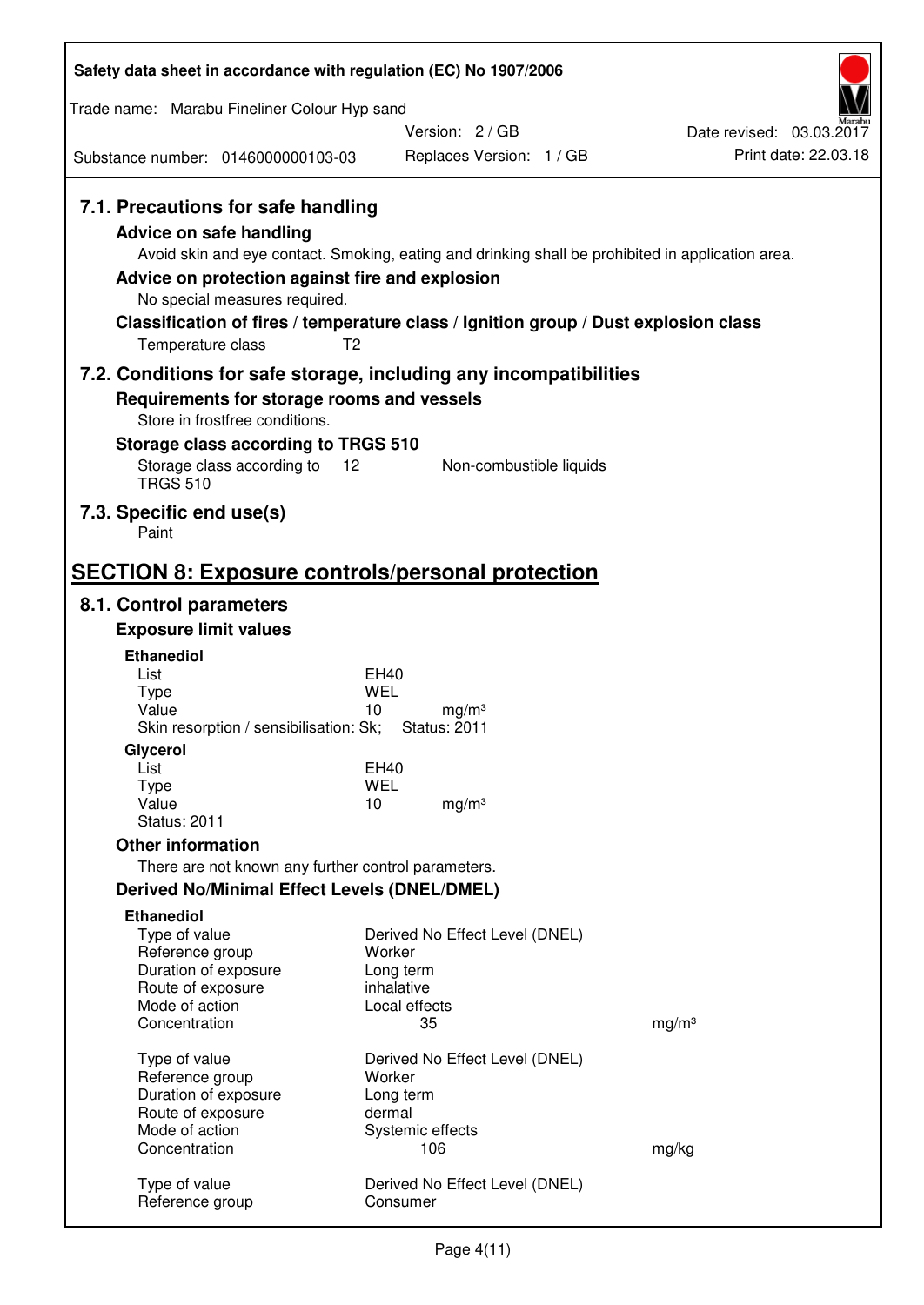| Safety data sheet in accordance with regulation (EC) No 1907/2006 |                                                                                                       |                                                  |  |  |
|-------------------------------------------------------------------|-------------------------------------------------------------------------------------------------------|--------------------------------------------------|--|--|
| Trade name: Marabu Fineliner Colour Hyp sand                      | Version: 2 / GB                                                                                       |                                                  |  |  |
| Substance number: 0146000000103-03                                | Replaces Version: 1 / GB                                                                              | Date revised: 03.03.2017<br>Print date: 22.03.18 |  |  |
| Duration of exposure<br>Route of exposure                         | Long term<br>inhalative                                                                               |                                                  |  |  |
| Mode of action                                                    | Local effects                                                                                         |                                                  |  |  |
| Concentration                                                     | 7                                                                                                     | mg/m <sup>3</sup>                                |  |  |
| Type of value                                                     | Derived No Effect Level (DNEL)                                                                        |                                                  |  |  |
| Reference group                                                   | Consumer                                                                                              |                                                  |  |  |
| Duration of exposure                                              | Long term                                                                                             |                                                  |  |  |
| Route of exposure                                                 | dermal                                                                                                |                                                  |  |  |
| Mode of action                                                    | Systemic effects                                                                                      |                                                  |  |  |
| Concentration                                                     | 53                                                                                                    | mg/kg                                            |  |  |
| <b>Predicted No Effect Concentration (PNEC)</b>                   |                                                                                                       |                                                  |  |  |
| <b>Ethanediol</b>                                                 |                                                                                                       |                                                  |  |  |
| Type of value                                                     | <b>PNEC</b>                                                                                           |                                                  |  |  |
| <b>Type</b>                                                       | Freshwater                                                                                            |                                                  |  |  |
| Concentration                                                     | 10                                                                                                    | mg/l                                             |  |  |
| Type of value                                                     | <b>PNEC</b>                                                                                           |                                                  |  |  |
| <b>Type</b>                                                       | Saltwater                                                                                             |                                                  |  |  |
| Concentration                                                     | 1                                                                                                     | mg/l                                             |  |  |
| Type of value                                                     | <b>PNEC</b>                                                                                           |                                                  |  |  |
| <b>Type</b>                                                       | Water (intermittent release)                                                                          |                                                  |  |  |
| Concentration                                                     | 10                                                                                                    | mg/l                                             |  |  |
| Type of value                                                     | <b>PNEC</b>                                                                                           |                                                  |  |  |
| <b>Type</b>                                                       | Sewage treatment plant (STP)                                                                          |                                                  |  |  |
| Concentration                                                     | 199,5                                                                                                 | mg/l                                             |  |  |
| Type of value                                                     | <b>PNEC</b>                                                                                           |                                                  |  |  |
| Type                                                              | Freshwater sediment                                                                                   |                                                  |  |  |
| Concentration                                                     | 37                                                                                                    | mg/kg                                            |  |  |
| Type of value                                                     | <b>PNEC</b>                                                                                           |                                                  |  |  |
| Type                                                              | Marine sediment                                                                                       |                                                  |  |  |
| Concentration                                                     | 3,7                                                                                                   | mg/kg                                            |  |  |
| Type of value                                                     | <b>PNEC</b>                                                                                           |                                                  |  |  |
| <b>Type</b><br>Concentration                                      | Soil<br>1,53                                                                                          | mg/kg                                            |  |  |
|                                                                   |                                                                                                       |                                                  |  |  |
| 8.2. Exposure controls                                            |                                                                                                       |                                                  |  |  |
| <b>Exposure controls</b>                                          |                                                                                                       |                                                  |  |  |
| Provide adequate ventilation.                                     |                                                                                                       |                                                  |  |  |
| <b>Respiratory protection</b><br>Not necessary.                   |                                                                                                       |                                                  |  |  |
| <b>Hand protection</b>                                            |                                                                                                       |                                                  |  |  |
| Not necessary.                                                    |                                                                                                       |                                                  |  |  |
| In case of intensive contact wear protective gloves.              |                                                                                                       |                                                  |  |  |
|                                                                   | There is no one glove material or combination of materials that will give unlimited resistance to any |                                                  |  |  |
| individual or combination of chemicals.                           | For prolonged or repeated handling nitrile rubber gloves with textile undergloves are required.       |                                                  |  |  |
| Material thickness<br>$\, > \,$                                   | 0,5<br>mm                                                                                             |                                                  |  |  |
| Breakthrough time<br>$\,<\,$                                      | 30<br>min                                                                                             |                                                  |  |  |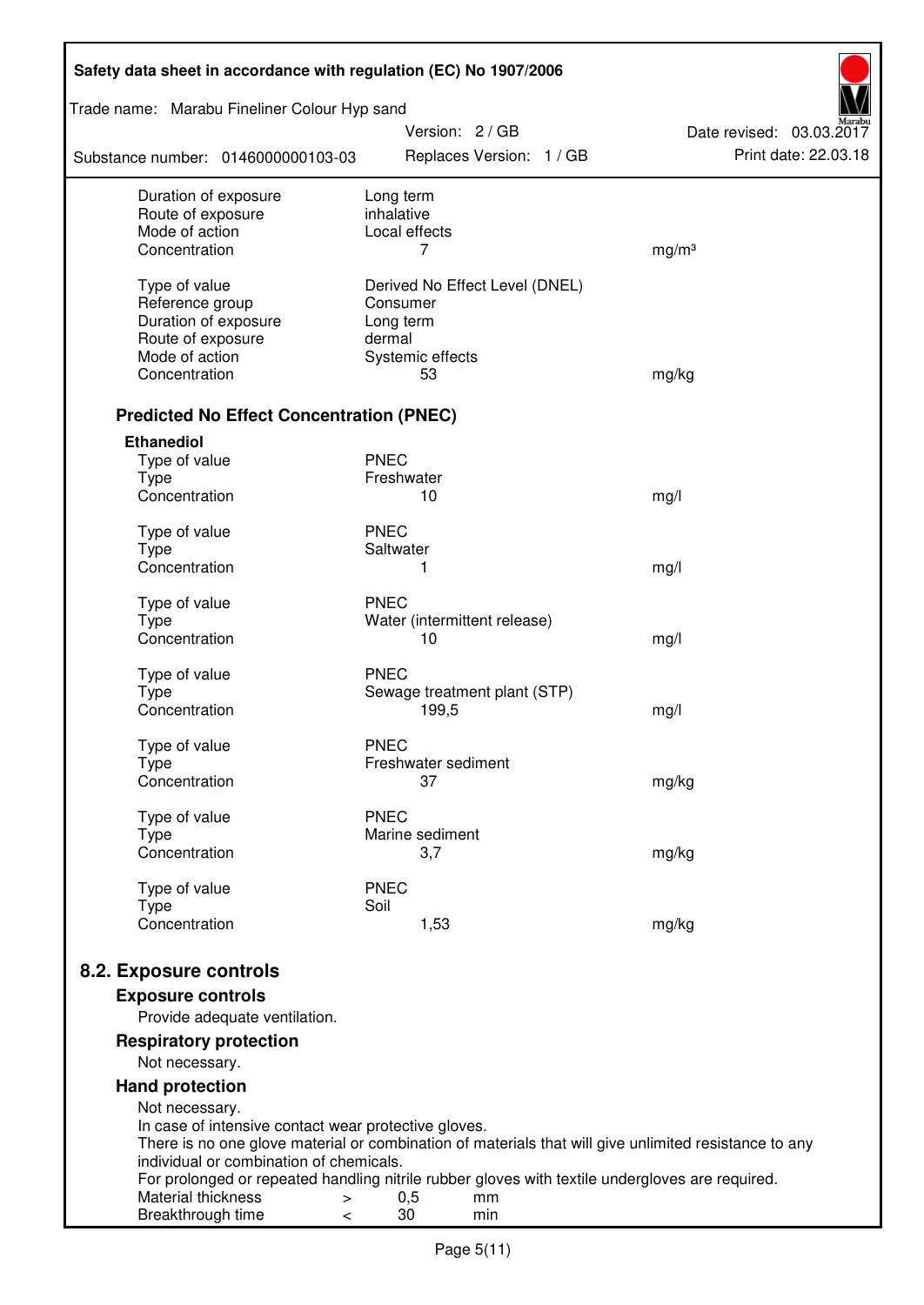| Safety data sheet in accordance with regulation (EC) No 1907/2006                                                                                                                                                                                                                                                                                                                                                                                                                                        |                                                      |                          |                                                                                                                                                                                                            |
|----------------------------------------------------------------------------------------------------------------------------------------------------------------------------------------------------------------------------------------------------------------------------------------------------------------------------------------------------------------------------------------------------------------------------------------------------------------------------------------------------------|------------------------------------------------------|--------------------------|------------------------------------------------------------------------------------------------------------------------------------------------------------------------------------------------------------|
| Trade name: Marabu Fineliner Colour Hyp sand                                                                                                                                                                                                                                                                                                                                                                                                                                                             |                                                      |                          |                                                                                                                                                                                                            |
|                                                                                                                                                                                                                                                                                                                                                                                                                                                                                                          | Version: 2 / GB                                      |                          | Date revised: 03.03.2017                                                                                                                                                                                   |
| Substance number: 0146000000103-03                                                                                                                                                                                                                                                                                                                                                                                                                                                                       |                                                      | Replaces Version: 1 / GB | Print date: 22.03.18                                                                                                                                                                                       |
| The breakthrough time must be greater than the end use time of the product.<br>replacement must be followed.<br>Gloves should be replaced regularly and if there is any sign of damage to the glove material.<br>Always ensure that gloves are free from defects and that they are stored and used correctly.<br>maintenance.<br>Barrier creams may help to protect the exposed areas of the skin, they should however not be applied<br>once exposure has occurred.<br>Eye protection<br>Not necessary. |                                                      |                          | The instructions and information provided by the glove manufacturer on use, storage, maintenance and<br>The performance or effectiveness of the glove may be reduced by physical/ chemical damage and poor |
| <b>Body protection</b>                                                                                                                                                                                                                                                                                                                                                                                                                                                                                   |                                                      |                          |                                                                                                                                                                                                            |
| Not applicable.                                                                                                                                                                                                                                                                                                                                                                                                                                                                                          |                                                      |                          |                                                                                                                                                                                                            |
|                                                                                                                                                                                                                                                                                                                                                                                                                                                                                                          |                                                      |                          |                                                                                                                                                                                                            |
| <b>SECTION 9: Physical and chemical properties</b>                                                                                                                                                                                                                                                                                                                                                                                                                                                       |                                                      |                          |                                                                                                                                                                                                            |
| 9.1. Information on basic physical and chemical properties<br><b>Form</b>                                                                                                                                                                                                                                                                                                                                                                                                                                | liquid                                               |                          |                                                                                                                                                                                                            |
| <b>Colour</b>                                                                                                                                                                                                                                                                                                                                                                                                                                                                                            | coloured                                             |                          |                                                                                                                                                                                                            |
| <b>Odour</b>                                                                                                                                                                                                                                                                                                                                                                                                                                                                                             | odourless                                            |                          |                                                                                                                                                                                                            |
| <b>Odour threshold</b>                                                                                                                                                                                                                                                                                                                                                                                                                                                                                   |                                                      |                          |                                                                                                                                                                                                            |
| Remarks                                                                                                                                                                                                                                                                                                                                                                                                                                                                                                  | No data available                                    |                          |                                                                                                                                                                                                            |
| <b>Melting point</b>                                                                                                                                                                                                                                                                                                                                                                                                                                                                                     |                                                      |                          |                                                                                                                                                                                                            |
| Remarks                                                                                                                                                                                                                                                                                                                                                                                                                                                                                                  | not determined                                       |                          |                                                                                                                                                                                                            |
| <b>Freezing point</b>                                                                                                                                                                                                                                                                                                                                                                                                                                                                                    |                                                      |                          |                                                                                                                                                                                                            |
| Remarks                                                                                                                                                                                                                                                                                                                                                                                                                                                                                                  | not determined                                       |                          |                                                                                                                                                                                                            |
| Initial boiling point and boiling range                                                                                                                                                                                                                                                                                                                                                                                                                                                                  |                                                      |                          |                                                                                                                                                                                                            |
| Value                                                                                                                                                                                                                                                                                                                                                                                                                                                                                                    | 100<br>appr.                                         |                          | $^{\circ}C$                                                                                                                                                                                                |
| Pressure<br>Source                                                                                                                                                                                                                                                                                                                                                                                                                                                                                       | 1.013<br>Literature value                            | hPa                      |                                                                                                                                                                                                            |
| <b>Flash point</b>                                                                                                                                                                                                                                                                                                                                                                                                                                                                                       |                                                      |                          |                                                                                                                                                                                                            |
| Remarks                                                                                                                                                                                                                                                                                                                                                                                                                                                                                                  | Not applicable                                       |                          |                                                                                                                                                                                                            |
| Evaporation rate (ether $= 1$ ) :                                                                                                                                                                                                                                                                                                                                                                                                                                                                        |                                                      |                          |                                                                                                                                                                                                            |
| Remarks                                                                                                                                                                                                                                                                                                                                                                                                                                                                                                  | not determined                                       |                          |                                                                                                                                                                                                            |
| Flammability (solid, gas)<br>Not applicable                                                                                                                                                                                                                                                                                                                                                                                                                                                              |                                                      |                          |                                                                                                                                                                                                            |
| Upper/lower flammability or explosive limits                                                                                                                                                                                                                                                                                                                                                                                                                                                             |                                                      |                          |                                                                                                                                                                                                            |
| Lower explosion limit<br>Upper explosion limit<br>Source                                                                                                                                                                                                                                                                                                                                                                                                                                                 | 3,2<br>appr.<br>53<br>appr.<br>Literature value      |                          | $%$ (V)<br>% (V)                                                                                                                                                                                           |
| Vapour pressure                                                                                                                                                                                                                                                                                                                                                                                                                                                                                          |                                                      |                          |                                                                                                                                                                                                            |
| Value<br>Temperature<br>Method                                                                                                                                                                                                                                                                                                                                                                                                                                                                           | 23<br>appr.<br>20<br>Value taken from the literature | °C                       | hPa                                                                                                                                                                                                        |
| <b>Vapour density</b>                                                                                                                                                                                                                                                                                                                                                                                                                                                                                    |                                                      |                          |                                                                                                                                                                                                            |
| Remarks                                                                                                                                                                                                                                                                                                                                                                                                                                                                                                  | not determined                                       |                          |                                                                                                                                                                                                            |
| <b>Density</b>                                                                                                                                                                                                                                                                                                                                                                                                                                                                                           |                                                      |                          |                                                                                                                                                                                                            |
| Remarks                                                                                                                                                                                                                                                                                                                                                                                                                                                                                                  | not determined                                       |                          |                                                                                                                                                                                                            |
| Solubility in water                                                                                                                                                                                                                                                                                                                                                                                                                                                                                      |                                                      |                          |                                                                                                                                                                                                            |
| Remarks                                                                                                                                                                                                                                                                                                                                                                                                                                                                                                  | miscible                                             |                          |                                                                                                                                                                                                            |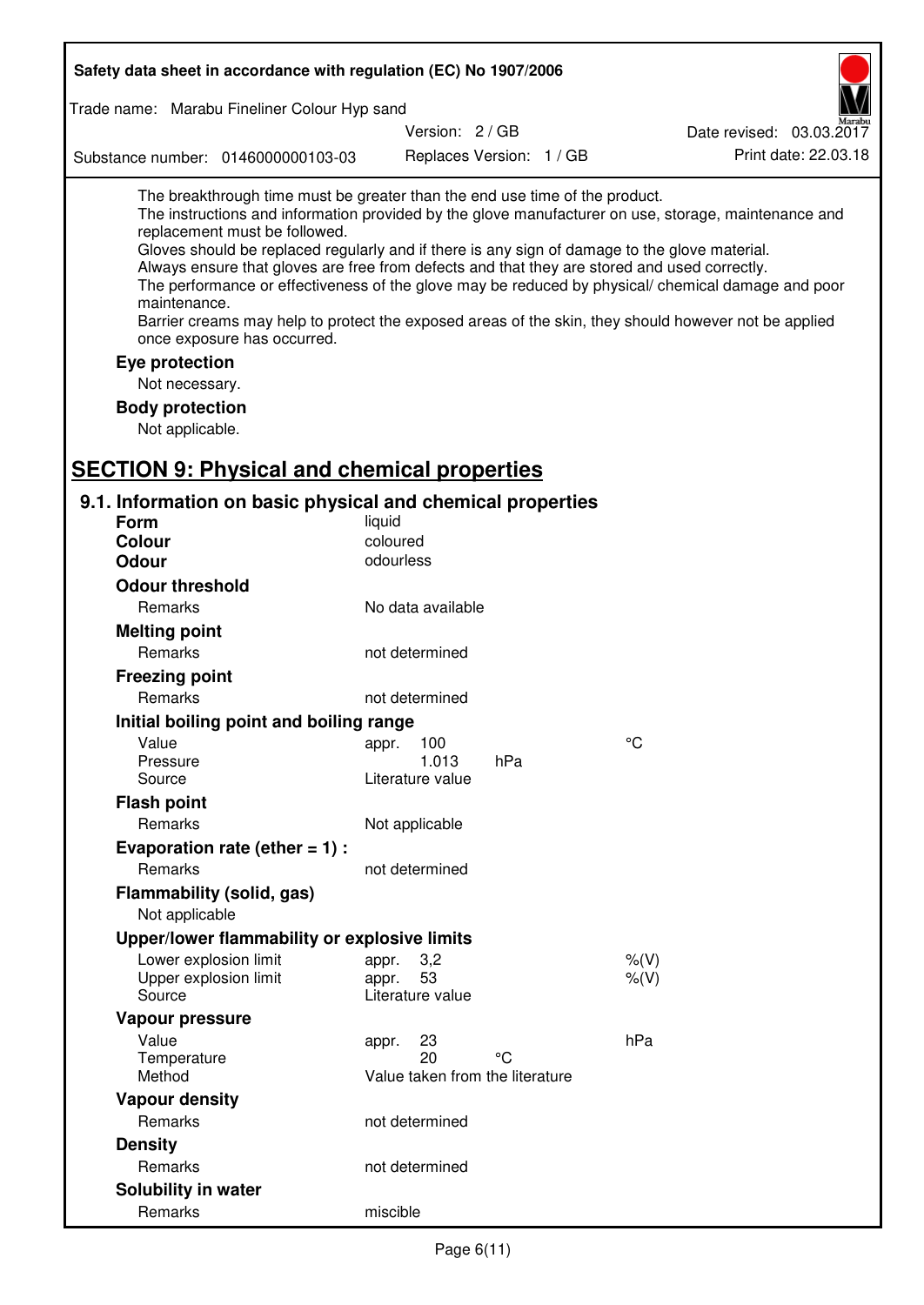| Safety data sheet in accordance with regulation (EC) No 1907/2006                    |                                                                   |    |                                                  |  |  |
|--------------------------------------------------------------------------------------|-------------------------------------------------------------------|----|--------------------------------------------------|--|--|
| Trade name: Marabu Fineliner Colour Hyp sand                                         |                                                                   |    |                                                  |  |  |
| Substance number: 0146000000103-03                                                   | Version: 2 / GB<br>Replaces Version: 1 / GB                       |    | Date revised: 03.03.2017<br>Print date: 22.03.18 |  |  |
| Ignition temperature                                                                 |                                                                   |    |                                                  |  |  |
| Value                                                                                | 410<br>appr.                                                      | °C |                                                  |  |  |
| Source                                                                               | Literature value                                                  |    |                                                  |  |  |
| <b>Viscosity</b><br>Remarks                                                          |                                                                   |    |                                                  |  |  |
| Remarks                                                                              | not determined                                                    |    |                                                  |  |  |
| 9.2. Other information<br><b>Other information</b><br>None known                     |                                                                   |    |                                                  |  |  |
| <b>SECTION 10: Stability and reactivity</b>                                          |                                                                   |    |                                                  |  |  |
| 10.1. Reactivity<br>None                                                             |                                                                   |    |                                                  |  |  |
| 10.2. Chemical stability<br>No hazardous reactions known.                            |                                                                   |    |                                                  |  |  |
| 10.3. Possibility of hazardous reactions<br>No hazardous reactions known.            |                                                                   |    |                                                  |  |  |
| 10.4. Conditions to avoid<br>No hazardous reactions known.                           |                                                                   |    |                                                  |  |  |
| 10.5. Incompatible materials<br>None                                                 |                                                                   |    |                                                  |  |  |
| 10.6. Hazardous decomposition products<br>No hazardous decomposition products known. |                                                                   |    |                                                  |  |  |
| <b>SECTION 11: Toxicological information</b>                                         |                                                                   |    |                                                  |  |  |
| 11.1. Information on toxicological effects                                           |                                                                   |    |                                                  |  |  |
| <b>Acute oral toxicity</b>                                                           |                                                                   |    |                                                  |  |  |
| Remarks                                                                              | Based on available data, the classification criteria are not met. |    |                                                  |  |  |
| <b>Acute dermal toxicity</b>                                                         |                                                                   |    |                                                  |  |  |
| Remarks                                                                              | Based on available data, the classification criteria are not met. |    |                                                  |  |  |
| <b>Acute inhalational toxicity</b>                                                   |                                                                   |    |                                                  |  |  |
| Remarks                                                                              | Based on available data, the classification criteria are not met. |    |                                                  |  |  |
| <b>Skin corrosion/irritation</b><br>Remarks                                          |                                                                   |    |                                                  |  |  |
|                                                                                      | Based on available data, the classification criteria are not met. |    |                                                  |  |  |
| Serious eye damage/irritation<br>Remarks                                             | Based on available data, the classification criteria are not met. |    |                                                  |  |  |
| <b>Sensitization</b>                                                                 |                                                                   |    |                                                  |  |  |
| Remarks                                                                              | Based on available data, the classification criteria are not met. |    |                                                  |  |  |
| <b>Mutagenicity</b>                                                                  |                                                                   |    |                                                  |  |  |
| Remarks                                                                              | Based on available data, the classification criteria are not met. |    |                                                  |  |  |
| <b>Reproductive toxicity</b>                                                         |                                                                   |    |                                                  |  |  |
| Remarks                                                                              | Based on available data, the classification criteria are not met. |    |                                                  |  |  |
| Carcinogenicity                                                                      |                                                                   |    |                                                  |  |  |
| Remarks                                                                              | Based on available data, the classification criteria are not met. |    |                                                  |  |  |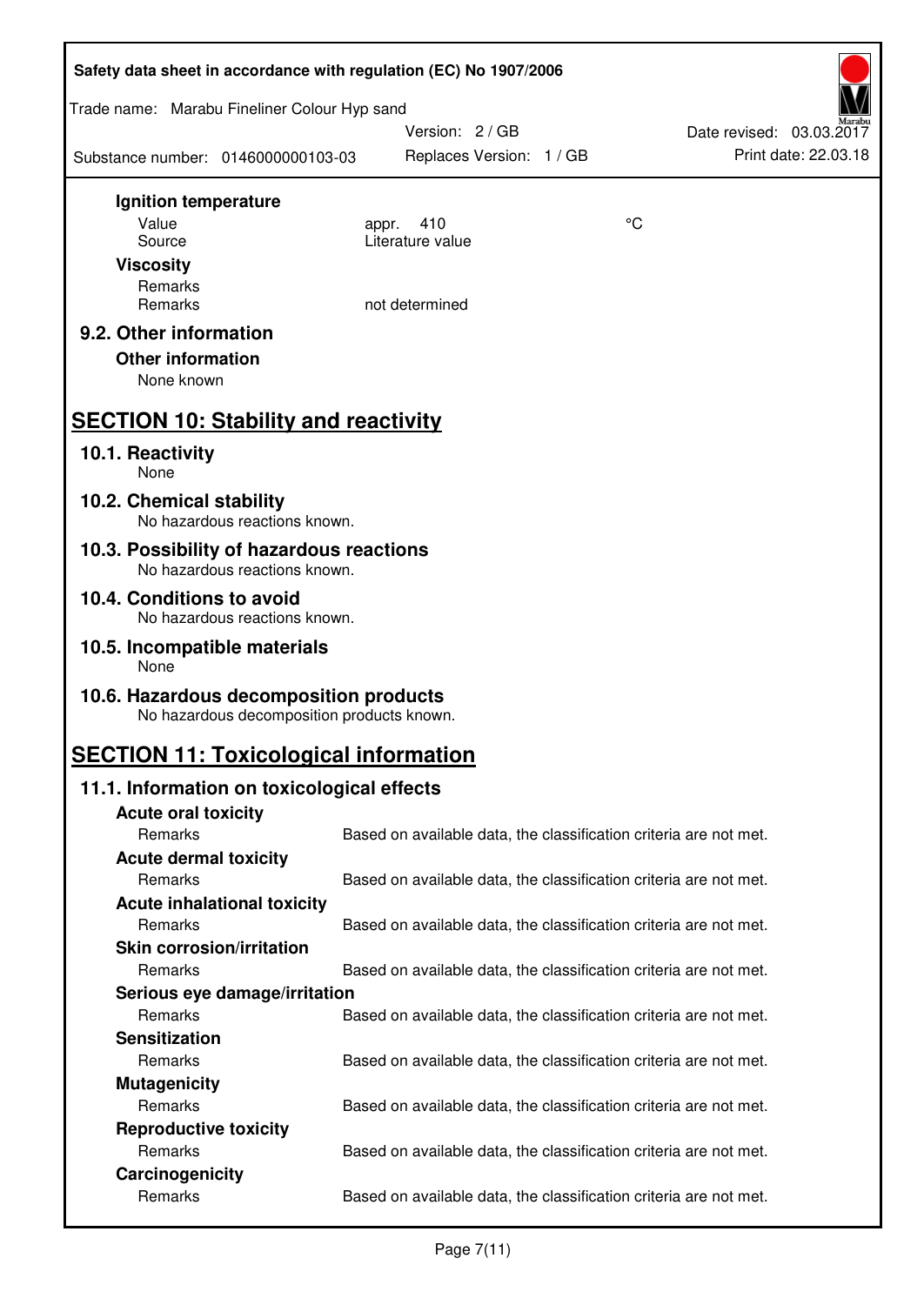#### **Safety data sheet in accordance with regulation (EC) No 1907/2006**

Trade name: Marabu Fineliner Colour Hyp sand

Version: 2 / GB

Date revised: 03.03.2017

Substance number: 0146000000103-03

Replaces Version: 1 / GB Print date: 22.03.18

# **Specific Target Organ Toxicity (STOT)**

**Single exposure** 

Based on available data, the classification criteria are not met.

**Repeated exposure** 

Remarks Based on available data, the classification criteria are not met.

#### **Aspiration hazard**

Based on available data, the classification criteria are not met.

#### **Experience in practice**

Provided all the recommended protective and safety precautions are taken, experience shows that no risk to health can be expected.

#### **Other information**

There are no data available on the mixture itself. The mixture has been assessed following the additivity method of the GHS/CLP Regulation (EC) No 1272/2008.

# **SECTION 12: Ecological information**

# **12.1. Toxicity**

#### **General information**

There are no data available on the mixture itself.Do not allow to enter drains or water courses.The mixture has been assessed following the summation method of the CLP Regulation (EC) No 1272/2008 and is not classified as dangerous for the environment.

# **12.2. Persistence and degradability**

#### **General information**

There are no data available on the mixture itself.

# **12.3. Bioaccumulative potential**

#### **General information**

There are no data available on the mixture itself.

#### **12.4. Mobility in soil**

#### **General information**

There are no data available on the mixture itself.

**12.5. Results of PBT and vPvB assessment** 

#### **General information**

There are no data available on the mixture itself.

#### **12.6. Other adverse effects**

#### **General information**

There are no data available on the mixture itself.

# **SECTION 13: Disposal considerations**

# **13.1. Waste treatment methods**

#### **Disposal recommendations for the product**

The product can be placed with other household refuse. Small residues in containers can be washed-out with water and put into the drainage system.

#### **Disposal recommendations for packaging**

Packaging that cannot be cleaned should be disposed off as product waste. Completely emptied packagings can be given for recycling.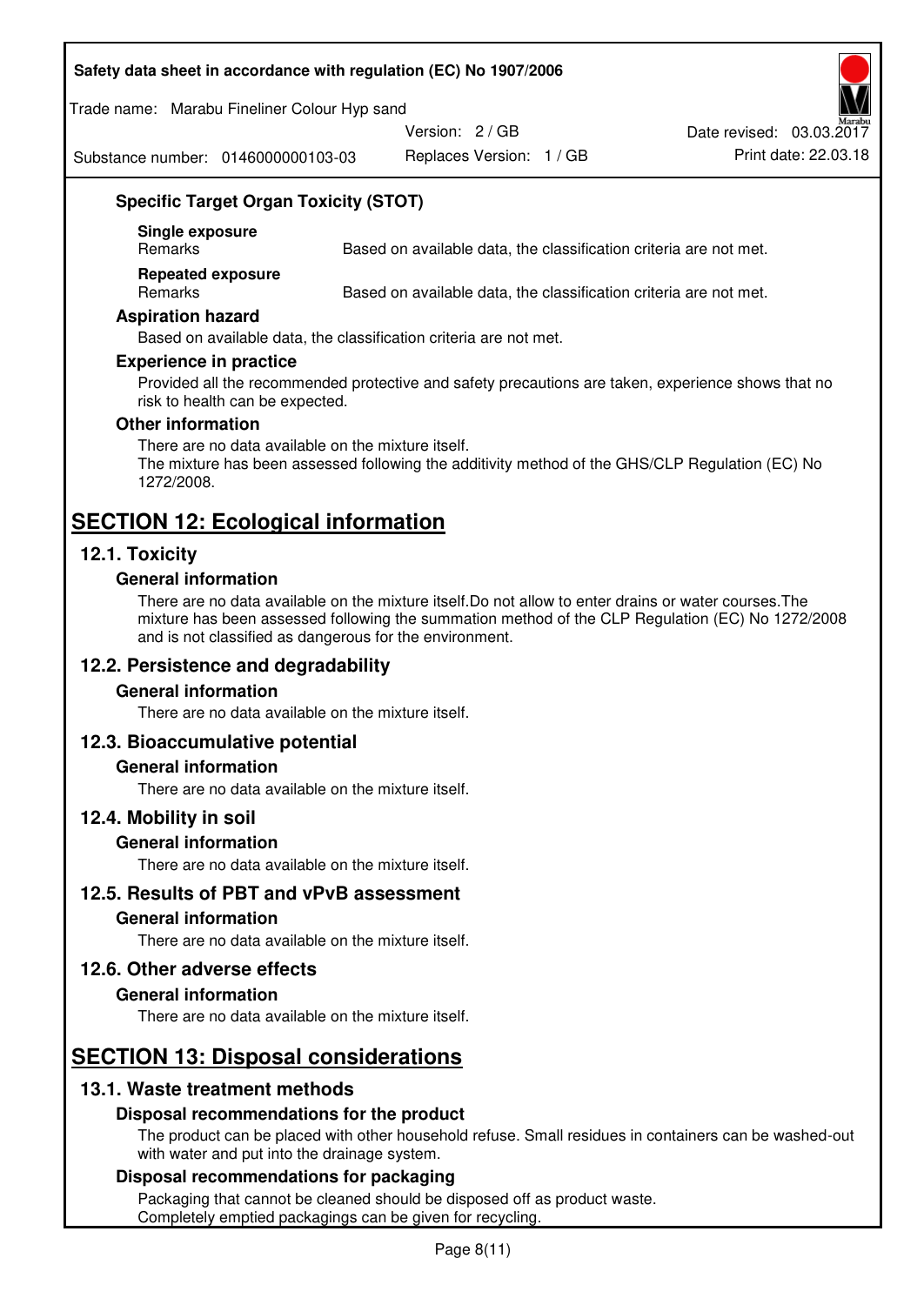| Safety data sheet in accordance with regulation (EC) No 1907/2006                                           |                                                                                                       |                                                  |  |  |
|-------------------------------------------------------------------------------------------------------------|-------------------------------------------------------------------------------------------------------|--------------------------------------------------|--|--|
| Trade name: Marabu Fineliner Colour Hyp sand                                                                | Version: 2/GB                                                                                         |                                                  |  |  |
| Substance number: 0146000000103-03                                                                          | Replaces Version: 1 / GB                                                                              | Date revised: 03.03.2017<br>Print date: 22.03.18 |  |  |
|                                                                                                             |                                                                                                       |                                                  |  |  |
| <b>SECTION 14: Transport information</b>                                                                    |                                                                                                       |                                                  |  |  |
| <b>Land transport ADR/RID</b><br>Non-dangerous goods<br>14.1. UN number<br>$UN -$                           |                                                                                                       |                                                  |  |  |
| 14.2. UN proper shipping name                                                                               |                                                                                                       |                                                  |  |  |
| 14.3. Transport hazard class(es)<br>Class                                                                   |                                                                                                       |                                                  |  |  |
| Label                                                                                                       |                                                                                                       |                                                  |  |  |
| 14.4. Packing group<br>Packing group                                                                        |                                                                                                       |                                                  |  |  |
| Transport category                                                                                          | $\Omega$                                                                                              |                                                  |  |  |
| 14.5. Environmental hazards                                                                                 |                                                                                                       |                                                  |  |  |
| <b>Marine transport IMDG/GGVSee</b>                                                                         |                                                                                                       |                                                  |  |  |
| 14.1. UN number                                                                                             | The product does not constitute a hazardous substance in sea transport.                               |                                                  |  |  |
| UN-                                                                                                         |                                                                                                       |                                                  |  |  |
| 14.2. UN proper shipping name                                                                               |                                                                                                       |                                                  |  |  |
| 14.3. Transport hazard class(es)<br>Class                                                                   |                                                                                                       |                                                  |  |  |
| Subsidiary risk<br>14.4. Packing group                                                                      |                                                                                                       |                                                  |  |  |
| Packing group                                                                                               |                                                                                                       |                                                  |  |  |
| 14.5. Environmental hazards<br>no                                                                           |                                                                                                       |                                                  |  |  |
| <b>Air transport ICAO/IATA</b>                                                                              |                                                                                                       |                                                  |  |  |
| 14.1. UN number<br>$UN -$                                                                                   | The product does not constitute a hazardous substance in air transport.                               |                                                  |  |  |
| 14.2. UN proper shipping name                                                                               |                                                                                                       |                                                  |  |  |
| 14.3. Transport hazard class(es)                                                                            |                                                                                                       |                                                  |  |  |
| Class<br>Subsidiary risk                                                                                    |                                                                                                       |                                                  |  |  |
| 14.4. Packing group                                                                                         |                                                                                                       |                                                  |  |  |
| Packing group<br>14.5. Environmental hazards                                                                |                                                                                                       |                                                  |  |  |
|                                                                                                             |                                                                                                       |                                                  |  |  |
| Information for all modes of transport                                                                      |                                                                                                       |                                                  |  |  |
| 14.6. Special precautions for user                                                                          |                                                                                                       |                                                  |  |  |
| Transport within the user's premises:<br>Always transport in closed containers that are upright and secure. |                                                                                                       |                                                  |  |  |
|                                                                                                             | Ensure that persons transporting the product know what to do in the event of an accident or spillage. |                                                  |  |  |
| <b>Other information</b>                                                                                    |                                                                                                       |                                                  |  |  |
| no                                                                                                          | 14.7. Transport in bulk according to Annex II of Marpol and the IBC Code                              |                                                  |  |  |
|                                                                                                             |                                                                                                       |                                                  |  |  |
| <b>SECTION 15: Regulatory information ***</b>                                                               |                                                                                                       |                                                  |  |  |
| 15.1. Safety, health and environmental regulations/legislation specific for the substance                   |                                                                                                       |                                                  |  |  |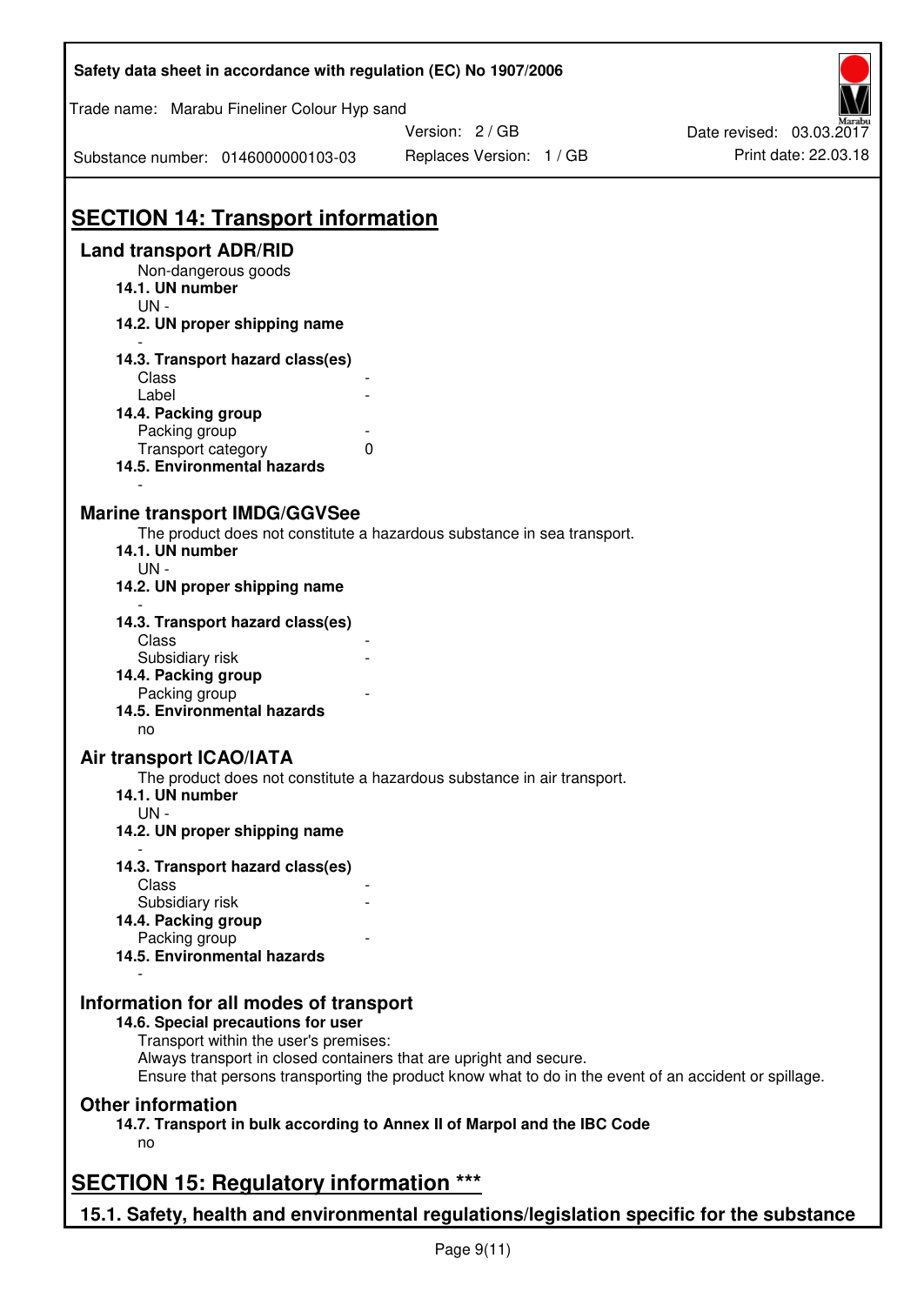|                                                                                                                                                                                                         | Trade name: Marabu Fineliner Colour Hyp sand                                                                                                                                                                                                                                                                                                                                                                                                                      |                                              |               |                                                              |                                                                                                              |
|---------------------------------------------------------------------------------------------------------------------------------------------------------------------------------------------------------|-------------------------------------------------------------------------------------------------------------------------------------------------------------------------------------------------------------------------------------------------------------------------------------------------------------------------------------------------------------------------------------------------------------------------------------------------------------------|----------------------------------------------|---------------|--------------------------------------------------------------|--------------------------------------------------------------------------------------------------------------|
|                                                                                                                                                                                                         |                                                                                                                                                                                                                                                                                                                                                                                                                                                                   | Version: 2/GB                                |               |                                                              | Date revised: 03.03.2017                                                                                     |
| Substance number: 0146000000103-03                                                                                                                                                                      |                                                                                                                                                                                                                                                                                                                                                                                                                                                                   | Replaces Version: 1 / GB                     |               |                                                              | Print date: 22.03.18                                                                                         |
| or mixture                                                                                                                                                                                              |                                                                                                                                                                                                                                                                                                                                                                                                                                                                   |                                              |               |                                                              |                                                                                                              |
| <b>VOC ***</b>                                                                                                                                                                                          |                                                                                                                                                                                                                                                                                                                                                                                                                                                                   |                                              |               |                                                              |                                                                                                              |
| VOC (EU)                                                                                                                                                                                                |                                                                                                                                                                                                                                                                                                                                                                                                                                                                   | $\mathbf 0$                                  | $\frac{1}{6}$ |                                                              |                                                                                                              |
| <b>Other information</b>                                                                                                                                                                                |                                                                                                                                                                                                                                                                                                                                                                                                                                                                   |                                              |               |                                                              |                                                                                                              |
|                                                                                                                                                                                                         | All components are contained in the TSCA inventory or exempted.<br>All components are contained in the AICS inventory.<br>All components are contained in the PICCS inventory.<br>All components are contained in the DSL inventory.<br>All components are contained in the IECSC inventory.<br>All components are contained in the NZIOC inventory.<br>All components are contained in the ENCS inventory.<br>All components are contained in the ECL inventory. |                                              |               |                                                              |                                                                                                              |
|                                                                                                                                                                                                         | 15.2. Chemical safety assessment<br>For this preparation a chemical safety assessment has not been carried out.                                                                                                                                                                                                                                                                                                                                                   |                                              |               |                                                              |                                                                                                              |
|                                                                                                                                                                                                         | <b>SECTION 16: Other information</b>                                                                                                                                                                                                                                                                                                                                                                                                                              |                                              |               |                                                              |                                                                                                              |
|                                                                                                                                                                                                         | Hazard statements listed in Chapter 3                                                                                                                                                                                                                                                                                                                                                                                                                             |                                              |               |                                                              |                                                                                                              |
| H301<br>H302                                                                                                                                                                                            |                                                                                                                                                                                                                                                                                                                                                                                                                                                                   | Toxic if swallowed.<br>Harmful if swallowed. |               |                                                              |                                                                                                              |
| H311                                                                                                                                                                                                    |                                                                                                                                                                                                                                                                                                                                                                                                                                                                   | Toxic in contact with skin.                  |               |                                                              |                                                                                                              |
| H312                                                                                                                                                                                                    |                                                                                                                                                                                                                                                                                                                                                                                                                                                                   | Harmful in contact with skin.                |               |                                                              |                                                                                                              |
| H314                                                                                                                                                                                                    |                                                                                                                                                                                                                                                                                                                                                                                                                                                                   |                                              |               | Causes severe skin burns and eye damage.                     |                                                                                                              |
| H315                                                                                                                                                                                                    |                                                                                                                                                                                                                                                                                                                                                                                                                                                                   | Causes skin irritation.                      |               |                                                              |                                                                                                              |
| H317                                                                                                                                                                                                    |                                                                                                                                                                                                                                                                                                                                                                                                                                                                   | May cause an allergic skin reaction.         |               |                                                              |                                                                                                              |
| H318                                                                                                                                                                                                    |                                                                                                                                                                                                                                                                                                                                                                                                                                                                   | Causes serious eye damage.                   |               |                                                              |                                                                                                              |
| H331                                                                                                                                                                                                    |                                                                                                                                                                                                                                                                                                                                                                                                                                                                   | Toxic if inhaled.                            |               |                                                              |                                                                                                              |
| H335                                                                                                                                                                                                    |                                                                                                                                                                                                                                                                                                                                                                                                                                                                   | May cause respiratory irritation.            |               |                                                              |                                                                                                              |
| H373                                                                                                                                                                                                    |                                                                                                                                                                                                                                                                                                                                                                                                                                                                   |                                              |               |                                                              | May cause damage to organs through prolonged or repeated exposure:                                           |
| H400                                                                                                                                                                                                    |                                                                                                                                                                                                                                                                                                                                                                                                                                                                   | Very toxic to aquatic life.                  |               |                                                              |                                                                                                              |
| H410                                                                                                                                                                                                    |                                                                                                                                                                                                                                                                                                                                                                                                                                                                   |                                              |               | Very toxic to aquatic life with long lasting effects.        |                                                                                                              |
|                                                                                                                                                                                                         | <b>CLP categories listed in Chapter 3</b>                                                                                                                                                                                                                                                                                                                                                                                                                         |                                              |               |                                                              |                                                                                                              |
| Acute Tox. 3                                                                                                                                                                                            |                                                                                                                                                                                                                                                                                                                                                                                                                                                                   | Acute toxicity, Category 3                   |               |                                                              |                                                                                                              |
| Acute Tox. 4                                                                                                                                                                                            |                                                                                                                                                                                                                                                                                                                                                                                                                                                                   | Acute toxicity, Category 4                   |               |                                                              |                                                                                                              |
| Aquatic Acute 1                                                                                                                                                                                         |                                                                                                                                                                                                                                                                                                                                                                                                                                                                   |                                              |               | Hazardous to the aquatic environment, acute, Category 1      |                                                                                                              |
| Aquatic Chronic 1                                                                                                                                                                                       |                                                                                                                                                                                                                                                                                                                                                                                                                                                                   |                                              |               | Hazardous to the aquatic environment, chronic, Category 1    |                                                                                                              |
| Eye Dam. 1                                                                                                                                                                                              |                                                                                                                                                                                                                                                                                                                                                                                                                                                                   | Serious eye damage, Category 1               |               |                                                              |                                                                                                              |
| Skin Corr. 1B                                                                                                                                                                                           |                                                                                                                                                                                                                                                                                                                                                                                                                                                                   | Skin corrosion, Category 1B                  |               |                                                              |                                                                                                              |
| Skin Irrit. 2                                                                                                                                                                                           |                                                                                                                                                                                                                                                                                                                                                                                                                                                                   | Skin irritation, Category 2                  |               |                                                              |                                                                                                              |
| Skin Sens. 1<br>STOT RE 2                                                                                                                                                                               |                                                                                                                                                                                                                                                                                                                                                                                                                                                                   | Skin sensitization, Category 1               |               |                                                              | Specific target organ toxicity - repeated exposure, Category 2                                               |
| STOT SE 3                                                                                                                                                                                               |                                                                                                                                                                                                                                                                                                                                                                                                                                                                   |                                              |               | Specific target organ toxicity - single exposure, Category 3 |                                                                                                              |
| <b>Supplemental information</b>                                                                                                                                                                         |                                                                                                                                                                                                                                                                                                                                                                                                                                                                   |                                              |               |                                                              |                                                                                                              |
|                                                                                                                                                                                                         |                                                                                                                                                                                                                                                                                                                                                                                                                                                                   |                                              |               |                                                              | Relevant changes compared with the previous version of the safety data sheet are marked with: ***            |
|                                                                                                                                                                                                         |                                                                                                                                                                                                                                                                                                                                                                                                                                                                   |                                              |               |                                                              |                                                                                                              |
| This information is based on our present state of knowledge. However, it should not constitute a<br>guarantee for any specific product properties and shall not establish a legally valid relationship. |                                                                                                                                                                                                                                                                                                                                                                                                                                                                   |                                              |               |                                                              |                                                                                                              |
|                                                                                                                                                                                                         |                                                                                                                                                                                                                                                                                                                                                                                                                                                                   |                                              |               |                                                              | The information in this Safety Data Sheet is based on the present state of knowledge and current             |
| legislation.                                                                                                                                                                                            |                                                                                                                                                                                                                                                                                                                                                                                                                                                                   |                                              |               |                                                              |                                                                                                              |
|                                                                                                                                                                                                         |                                                                                                                                                                                                                                                                                                                                                                                                                                                                   |                                              |               |                                                              | It provides guidance on health, safety and environmental aspects of the product and should not be            |
| construed as any guarantee of technical performance or suitability for particular applications.                                                                                                         |                                                                                                                                                                                                                                                                                                                                                                                                                                                                   |                                              |               |                                                              |                                                                                                              |
| The product should not be used for purposes other than those shown in Section 1 without first referring                                                                                                 |                                                                                                                                                                                                                                                                                                                                                                                                                                                                   |                                              |               |                                                              |                                                                                                              |
|                                                                                                                                                                                                         | to the supplier and obtaining written handling instructions.                                                                                                                                                                                                                                                                                                                                                                                                      |                                              |               |                                                              |                                                                                                              |
|                                                                                                                                                                                                         |                                                                                                                                                                                                                                                                                                                                                                                                                                                                   |                                              |               |                                                              | As the specific conditions of use of the product are outside the supplier's control, the user is responsible |
|                                                                                                                                                                                                         | for ensuring that the requirements of relevant legislation are complied with.                                                                                                                                                                                                                                                                                                                                                                                     |                                              |               |                                                              |                                                                                                              |